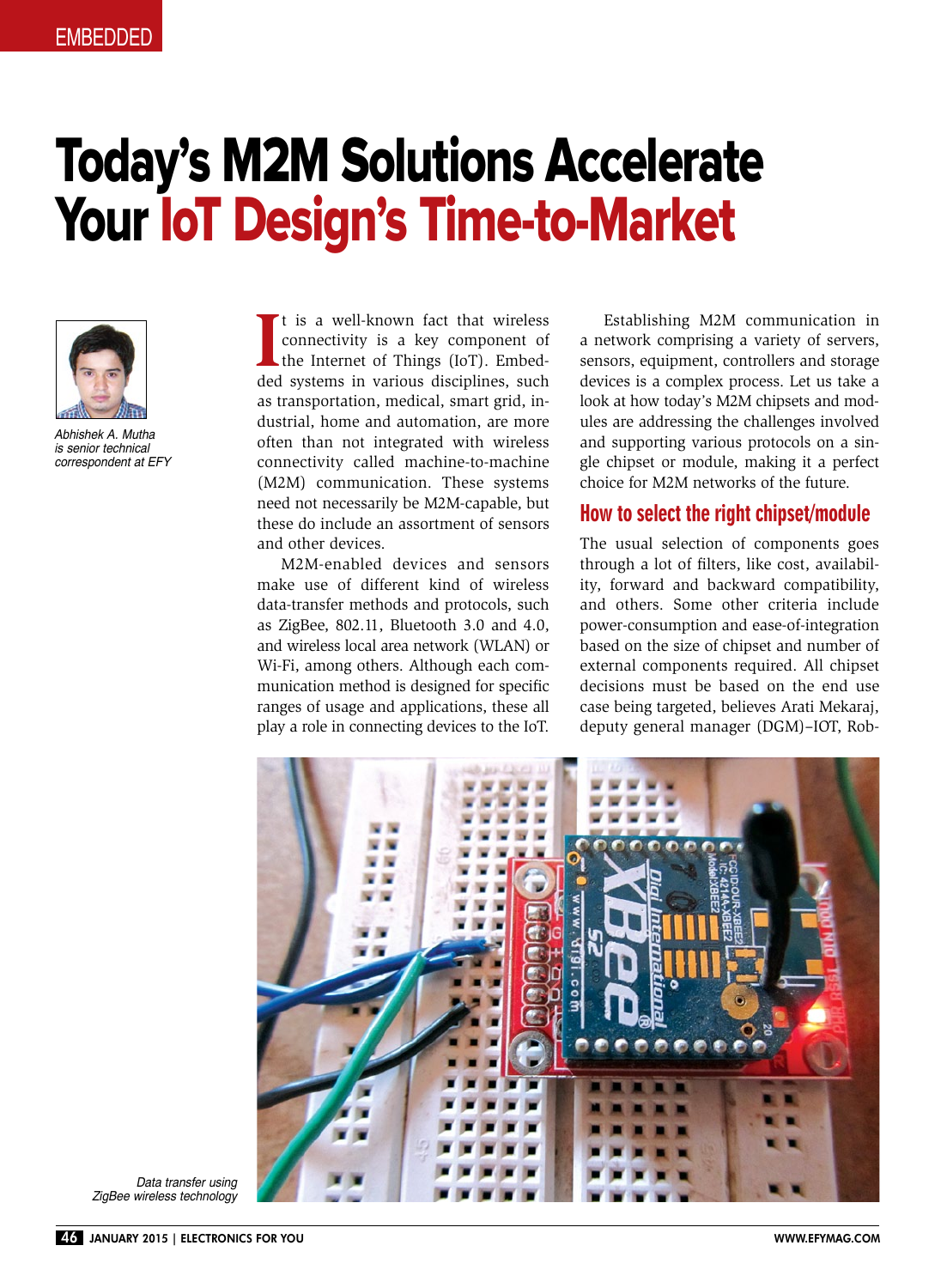ert Bosch Engineering and Business Solutions. She says, "The solution must never begin from the chipset but must culminate in the chipset. The problem must drive the solution and not the other way around."

The designer should also look at characteristics and requirements of the end product, notes Narasimhan Venkatesh, senior vice president, Advanced Technologies. Some factors with respect to end products that need to be considered are number of sensors needed, amount of processing required, battery-life expectation, wireless or wired protocols to be supported, allowable size, regulatory requirements based on where it will be sold, etc. With these known, chipsets and modules can be chosen.

Another deciding factor is timeto-market (TTM), indicates Anand T., director, Knewron Technologies, as any wireless chipset or module would need to go through tedious certification processes, such as FCC and CE. He says, "It is expected that usually modules would be available pre-certified from manufacturers. This means a lot of cost is already taken care of, in addition to the time involved, and that is going to make or break situation for many."

## Three difficulties to overcome for M2M-IoT products

At a very high level for all M2M products, it essentially boils down to three factors while selecting the right chipset or module for your design, according to Anshuman Singh, founder, ReTiSense. He says, "One, what kind of data you are sensing and how to retrieve that? Two, how are you establishing communication between devices at short distances? Three, how are you establishing communication between devices at long distances?"

*Data sensing.* Talking about the kind of data collected and the process, Singh notes, "One of the big challenges in M2M is not to verify whether the data can be sensed or not. If you look into any air-conditioning machine, generator, transformer or any industrialgrade machine, data is always present.

## Designer speak

#### **What are the main features that you look out for in M2M chipsets or modules for IoT applications?**

"Form-factor as low as chipset itself, lower cost, ease-of-integration and use, plus compatibility for forward and backward devices are some important parameters that I look for in chipsets or modules." *— Anand T., director, Knewron Technologies*

"Apart from good technical support from the module vendor, low-power requirements, reliability, ease-of-development and ruggedness of the module in field are other features that are a must." *— Darshan Virupaksha, systems engineer, Altiux Innovations & co-organizer IoTBLR* 

## Key questions to address while selecting M2M chipsets for your IoT product

The following criteria help identify key parameters and, thereby, support decision making:

- *Power availability.* Is it mains-powered or battery-powered? Is it a remote location or an easily-accessible one? Do we need to go into deep-sleep or be always on?
- *Space availability.* Is it a small device or large equipment? Does it have adequate airflow or is it constrained for space?
- *Operating environment.* Is it in the comfort of a home, outdoors or a construction vehicle? 25°C or 125°C?
- *Computing requirements.* Is it sensing and transmitting one simple signal or measuring 20 signals at high frequency, doing pre-processing, running front-end computing tasks? Do you need to run Linux, an Ethernet stack, analogue algorithms?
- *► Future readiness.* Is it scalable to the next-generation system easily? Or do you need to do a major overhaul?
- **> Security and integrity.** Is data confidentiality a critical topic? Can loss of integrity cause performance issues and create bottlenecks? Do you need on-chip security?
- *► TTM.* Is your customer expecting the product next month or in six months?
- **Example 3 > Cost.** How much is the customer ready to pay? Are you in a commodity market or in the premium one?
- *Feature sets.* How many features need to be packed in the box for the cost you are constrained by?

#### *— Contributed by Arati Mekaraj, deputy general manager (DGM) – IOT, Robert Bosch Engineering and Business Solutions*

The actual difficulty is in identifying the kind of data generated, collating it and making sense out of it."

Citing an example, he says, "The kind of data a Schneider generator or transformer generates and transmits would be very different from a General Electric (GE) machine. It would be very difficult, especially for a start-up, to figure out all those differences, get access to the kind of data they report and build some intelligence out of it."

*Short-distance communication.* Suppose there is a large installation of a heating, ventilation and air-conditioning (HVAC) system that comprises many machines that work together. The ways in which small and medium sized businesses, such as hospitals or apartments, build such a system is by getting various machines from different vendors at the best possible prices and having somebody to hook them up. Assuming that these machines are placed in close range, the question that arises is what kind of protocol is to be used for this short-distance communication to be possible, where the data is collated at a local hub or gateway.

There are many protocols and each vendor favours a different kind of protocol for its machines. Singh says, "All big players are coming up with their own standards. The most pervasive are ZigBee, Bluetooth Low-Energy (BLE) and Wi-Fi. Google is coming up with 6LoWPAN. There are many variations as well of these local transmission protocols." He adds, "Therefore to build a system with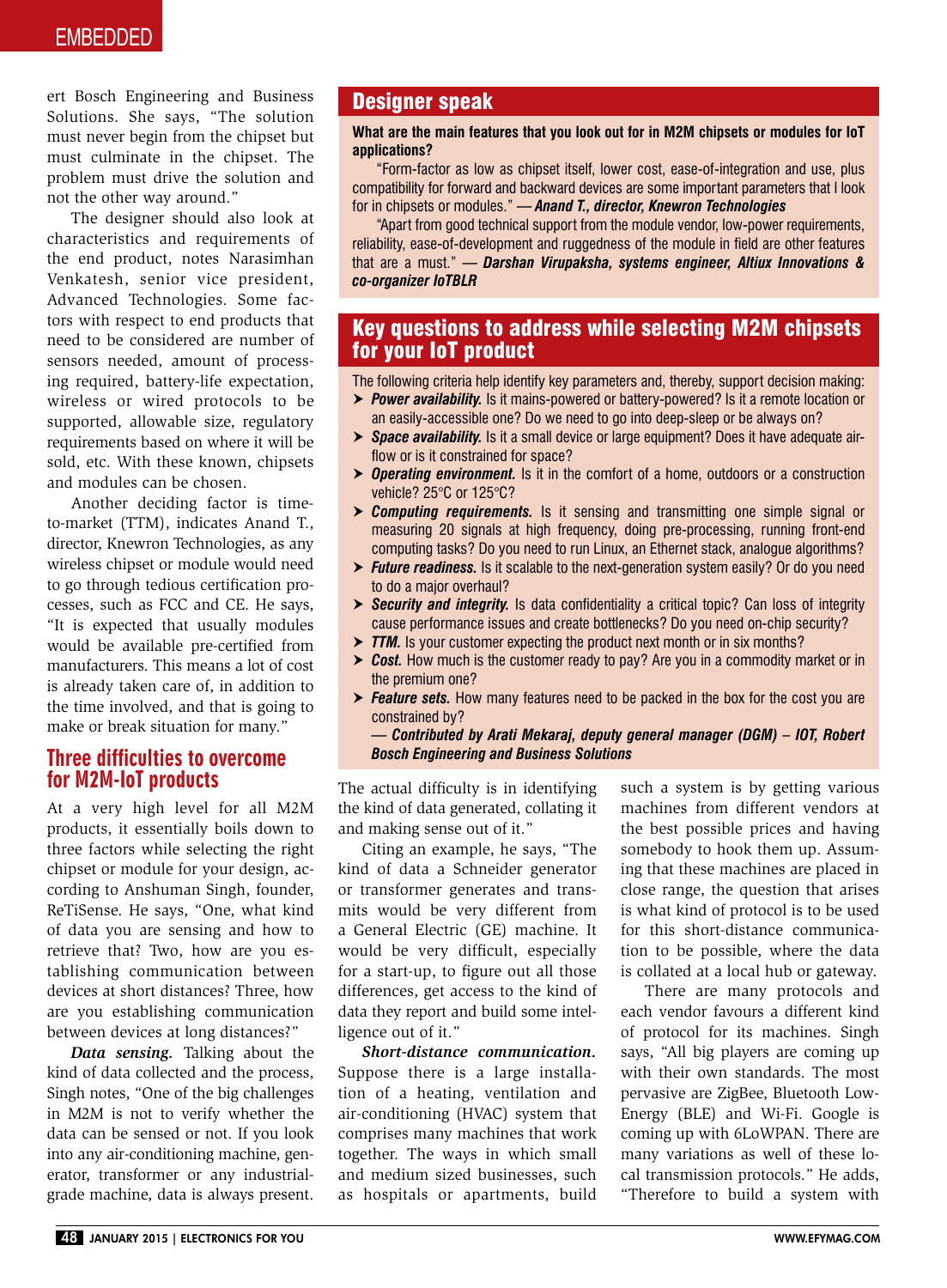# **New Solutions in the Last One Year for M2M-IoT Products**

| Company                  | <b>Solution and type</b>                                                                                   | Why you should pick this for your<br>next loT product?                                                                                                                                                                                                                                                                                                                          |
|--------------------------|------------------------------------------------------------------------------------------------------------|---------------------------------------------------------------------------------------------------------------------------------------------------------------------------------------------------------------------------------------------------------------------------------------------------------------------------------------------------------------------------------|
| <b>Texas Instruments</b> | SimpleLink Wi-Fi<br>CC3100 Internet-<br>on-a-chip wireless<br>network processor<br><b>Chipset solution</b> | • On-chip web server and embedded TCP/IP<br>stack<br>• Integrates all protocols for Wi-Fi and the<br>Internet<br>$\cdot$ 64-pin 9 $\times$ 9mm QFN package<br>• Can connect to any 8-, 16-, or 32-bit MCU<br>over SPI or UART interface<br>• UART or SPI driver minimises host-memory<br>footprint as low as 7kB of code and 700B of<br>RAM memory for a TCP client application |
| <b>Texas Instruments</b> | CC3200 Sim-<br>pleLink Wi-Fi and<br>Internet-of-Things<br>solution<br><b>Chipset solution</b>              | • Wireless MCU that integrates ARM Cortex-<br>M4 MCU running at 80MHz<br>• Peripheral set includes parallel camera, I2S,<br>SD/MMC, UART, SPI, I2C and four-channel ADC<br>• Includes embedded TCP/IP and TLS/SSL<br>stacks, HTTP server and multiple Internet<br>protocols                                                                                                     |
| <b>Redpine Signals</b>   | Lite-Fi RS9110<br>L/N.: 003-3610-1M<br><b>Chipset solution</b>                                             | • Single antenna IEEE 802.11n with STBC<br>support<br>• Host interfaces include SDIO v1.2/2.0, SPI,<br>memory-mapped interface (EBI) and other<br>interfaces are I2C, SPI, GPIO and UART<br>. WEP, TKIP and AES hardware engines for<br>line-speed security support                                                                                                             |
| <b>Redpine Signals</b>   | M2MCombo<br>RS9113<br><b>Chipset solution</b>                                                              | • On-chip processing and memory enables the<br>option to offload Wi-Fi security supplicant<br>• TCP/IP stack enabling zero-host load<br>• Single-spatial stream, dual-band 802.11n<br>+ BT4.0 (Bluetooth LE dual-mode) + ZigBee<br>$(802.15.4 - 2006)$<br>• Host interfaces supported are USB 2.0, SDIO,<br><b>SPI and UART</b>                                                 |
| Seguans<br>Communication | <b>Colibiri LTE</b><br>platform<br><b>Chipset solution</b>                                                 | • For adding LTE connectivity to M2M and IoT<br>modules<br>• FDD and TDD, up to 20MHz LTE channels<br>• Supports VoLTE, location based services and<br><b>Wi-Fi SoftAP</b><br>· Host environments include Android,<br>ChromeOS, Linux, Windows and MAC OS                                                                                                                       |
| Gemalto                  | Cinterion<br>concept board<br>Development board solution                                                   | • Development kit that leverages EHS6 Java<br>module, Cinterion solutions and SensorLogic<br>application enablement platform for design of<br><b>M2M</b> solutions<br>• Can be connected to Arduino-style sensor<br>boards and includes a Cinterion M2M module<br>for global 2G and 3G cellular connectivity                                                                    |

wide adaptability, it needs to support all protocols, or the designer needs to segment devices and companies based on the kind of standards their machines support, as each protocol requires specific investment and knowledge-base that the designer needs."

*Long-distance communication.* Long-distance communication is not

just about getting data to the server, it is about the whole stack—how to get the data to the server, how the server interprets and makes sense of it, informs Singh. Again, there are a lot of protocols, and each of these has its individual stack. Let us take a few examples.

Singh says, "The most common and easy-to-understand is the Transmission Control Protocol/Internet Protocol (TCP/IP) based protocol. You could send the data out from your local gateway to a server via IP version 6 (IPv6). One big problem with TCP/IP is that it is very expensive with regards to power, and the overhead is also very high, especially if you have hundreds or thousands of devices sending data."

IBM, a few years ago, came out with a protocol named Message Queuing Telemetry Transport (MQTT), which, Singh notes, is a short messaging protocol, where the device or gateway would broadcast the message over a hub. Individual servers or applications that need access to the data can subscribe to it. He adds, "There are many other proprietary protocols that companies like Schneider or GE have built on datacollation. So, there is a big problem of fragmentation and how to build the application in a way that you can deploy multiple vendor machines."

## You can add LTE connectivity to your designs

To make M2M- and IoT-enabled devices, there is a need for a simple Long-Term Evolution (LTE) platform, as industry experts believe LTEenabled IoT is an upcoming trend. As LTE gains momentum around the world, the market for single-mode LTE module solution provides a huge opportunity, as modules could be a worthy option for many IoT device makers.

Electronics manufacturing companies have started incorporating LTE chipsets to bring to market a module optimised for the design of devices for the IoT. Such modules aim to target the needs of M2M and IoT device makers for a straightforward, all-inone, single-mode LTE chip solution for the design of reasonably-priced devices for numerous IoT applications. It is slowly growing as more and more economies are changing to LTE infrastructure these days. Faster data rates and high bandwidth demands are also fuelling these requirements.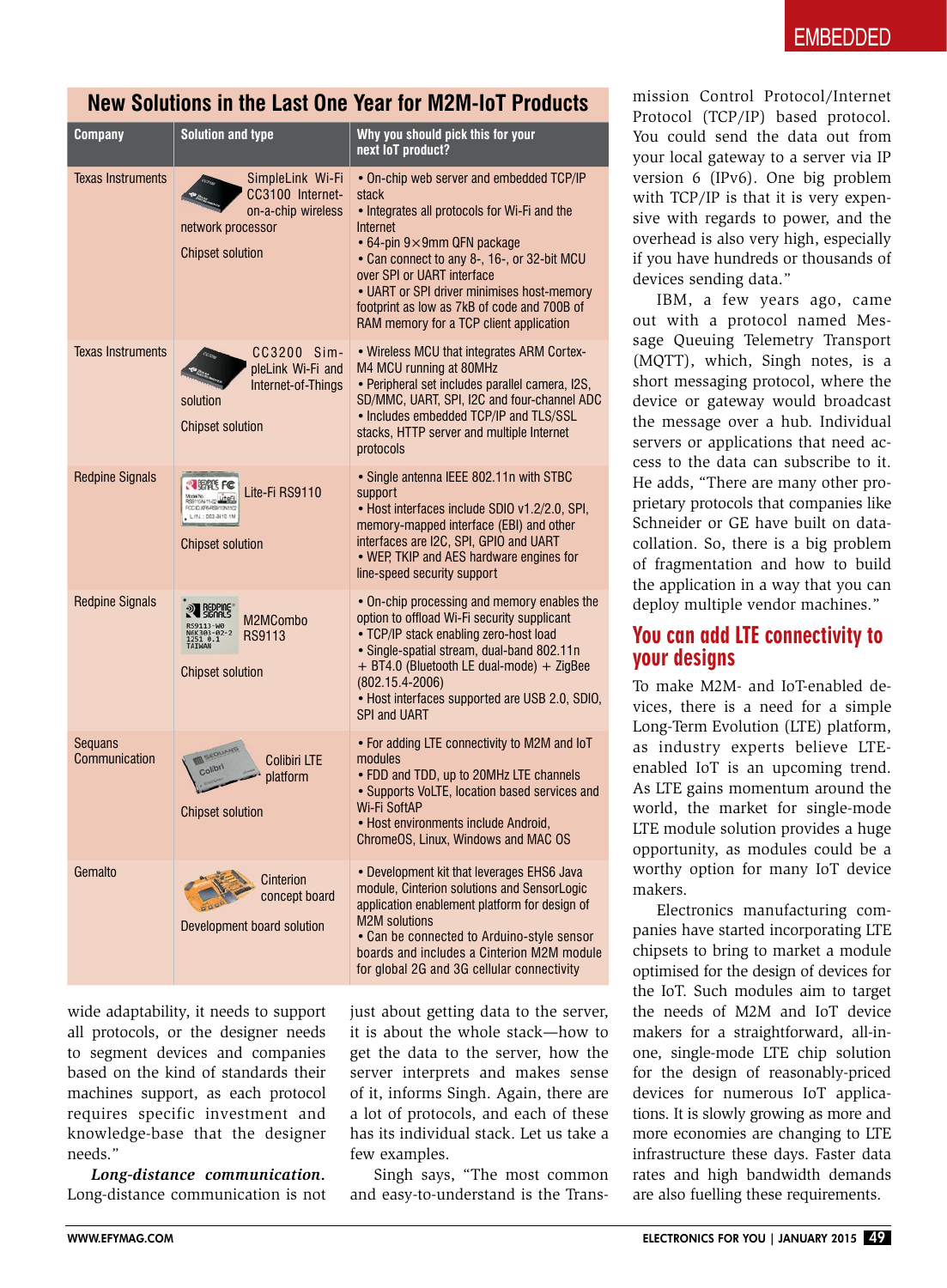# **EMBEDDED**

#### MAJOR CONTRIBUTORS TO THE STORY



Ambroise Popper, VP, Mobile Computing and M2M business unit, Sequans **Communications** 



Anand T., director, Knewron **Technologies** 



Anshuman Singh, founder, ReTiSense



Arati Mekaraj, deputy general manager (DGM) – IOT, Robert Bosch Engineering and Business Solutions



senior vice president, Advanced Technologies Darshan Virupaksha, systems engineer, Altiux Innovations & co-organiser IoTBLR



Venkatesh,

Praveen Ganapathy, director, business development, TI India

Ambroise Popper, VP, Mobile Computing and M2M business unit, Sequans Communications, says, "Although it only represents a small portion of the overall M2M market, demand for LTE-enabled M2M is growing fast today. By the year 2017, one market analyst predicts, 70 per cent of M2M modules will be LTE." He adds, "Driving M2M applications for LTE are metering, home-automation, automotive accessories and wearables."

Although carriers and LTE module makers are focused on the M2M market for looking beyond peoplecentric mobile communications, the cost of deployment and operation is a deterrent, feels Venkatesh. He says, "Greater demand is for modules that offer wireless communication in unlicensed spectrum—protocols applicable being Wi-Fi, Bluetooth 4.0, ZigNee,  $ANT +$ , to name a few." He adds, "It remains to be seen what the uptake on LTE-U (LTE in the unlicensed 5GHz band) would be."

Talking about implementation of LTE for IoT solutions in the current Indian scenario, Darshan Virupaksha, systems engineer, Altiux Innovations & co-organiser IoTBLR, feels, it is a milestone set too far to achieve. He says, "Although the all-IP architecture of LTE is a perfect fit for the IoT, the ecosystem is not ready yet. The upcoming government spectrum auctions might change the scenario." He adds, "A couple of module vendors have 4G modems in the market, and one can say that, the demand has not attained critical mass. Telematics solutions and large-scale implementa-

## Modules v/s chipsets: Summary

Modules are relatively more expensive and have a faster TTM. At risk is scalability and lack of supplier redundancy. Lesser development budgets and resources automatically point to modules.

Chipsets are cheaper, but development effort and TTM is more. Can be a distinct advantage in a cost-sensitive volume segment. Inter-changeabilty and second supplier redundancy gains merit here.

> *— Arati Mekaraj, deputy general manager (DGM) – IOT, Robert Bosch Engineering and Business Solutions*

tions like smart cities could be one of the first adopters of 4G in India."

## M2M chipset or an M2M module–how to decide

For low volumes, like less than 50,000 units, modules would be best-suited, feels Virupaksha. On the other hand, he says, "Chipsets come with low per-unit cost, and there would be high certification costs included. It would be viable to go for chipsets only for volumes around one million or so."

Certification is a key factor to be considered by designers for today's chipsets and modules. M2M modules come pre-certified. Praveen Ganapathy, director, business development, TI India says, "It could take four to six months for a designer to get his design certified if he starts from scratch. Having a certified module gives a greater edge, especially for a start-up looking to do a quick proof-of-concept, evaluate and get it to the market quickly." He adds, "It really is a balance between volume, TTM and cost."

Some other benefits associated with using modules are shorter development period, higher per-unit costs, ruggedness and reliability. A bare minimum of RF expertise is required to work with modules. Popper says, "A module requires much less research and development expertise from a developer when compared to a chipset." He adds, "For carriers with hard certification programs, a pre-certified module makes more sense."

What is the biggest reason people would go for modules, questions Singh. He explains that, in the software world, it is very common to use a very high-optimised module and library if something is going to be repeated over and over again. This is transitioning to the hardware world as well. Singh adds, "A module that has been built for BLE, ZigBee or Wi-Fi is packed immensely dense, such that the size and power consumption goes down significantly. If I am building my solution from scratch, I would probably not be able to get that level of integration and powerconsumption. So, that is why I prefer using modules."

Time-to-market is a very important consideration to make, informs Ganapathy. He says, "If you have a